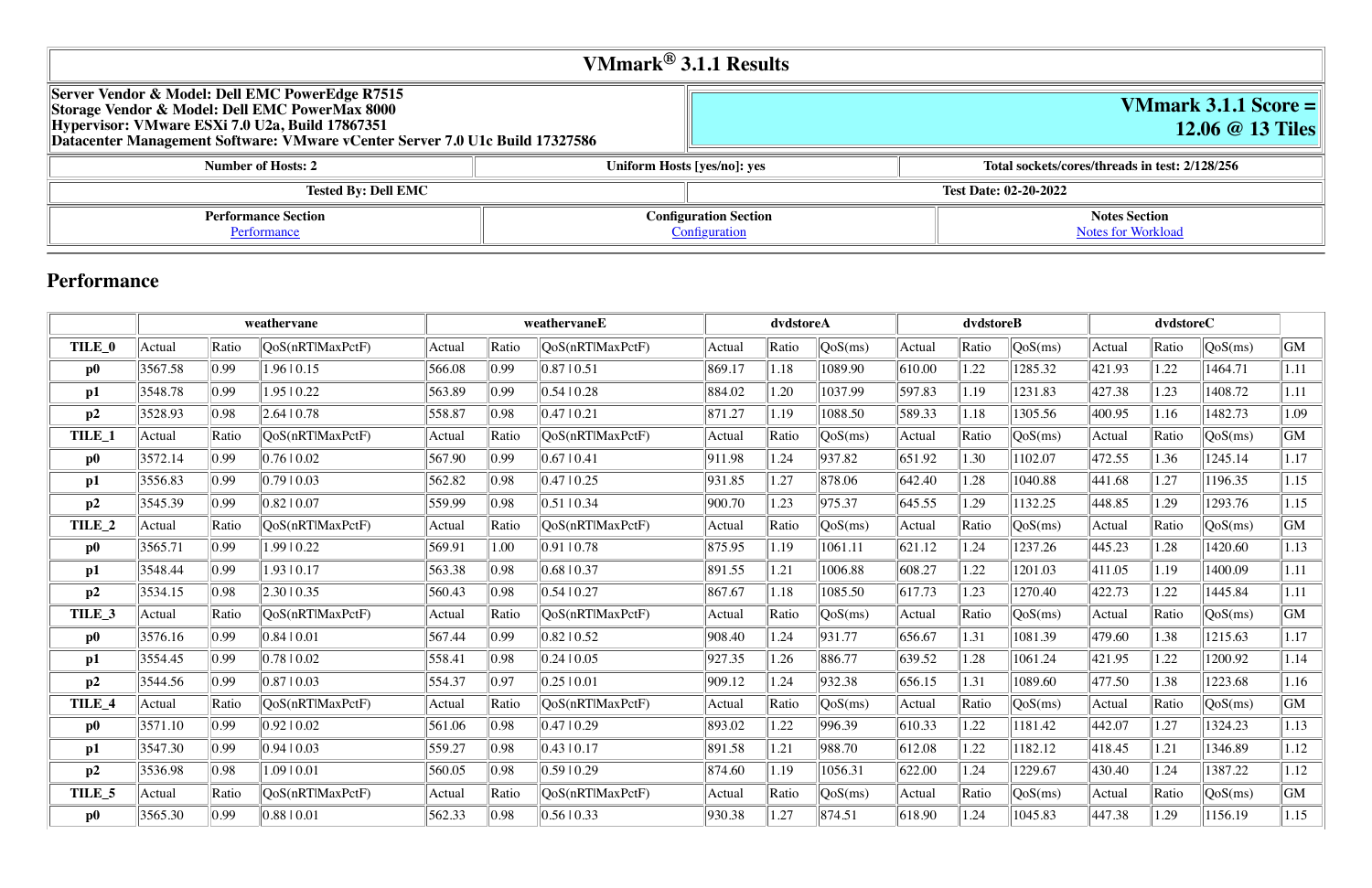| $\mathbf{p1}$  | 3549.51 | 0.99           | 0.76 0.01                         | 558.58               | 0.98             | 0.4510.24         | 927.40         | 1.26             | 883.43           | 668.27 | 1.34  | 1022.40         | 470.00 | 1.36  | 1144.37                          | 1.17      |
|----------------|---------|----------------|-----------------------------------|----------------------|------------------|-------------------|----------------|------------------|------------------|--------|-------|-----------------|--------|-------|----------------------------------|-----------|
| p2             | 3535.82 | 0.98           | 0.81 0.03                         | 554.22               | 0.97             | $0.41$   $0.12$   | 916.30         | 1.25             | 925.81           | 630.35 | 1.26  | 1096.05         | 457.82 | 1.32  | 1224.98                          | 1.15      |
| TILE_6         | Actual  | Ratio          | QoS(nRT MaxPctF)                  | Actual               | Ratio            | QoS(nRT MaxPctF)  | Actual         | Ratio            | QoS(ms)          | Actual | Ratio | QoS(ms)         | Actual | Ratio | QoS(ms)                          | <b>GM</b> |
| $\bf p0$       | 3570.56 | 0.99           | 2.14 10.23                        | 564.15               | 0.99             | 0.4510.17         | 894.67         | 1.22             | 974.52           | 593.60 | 1.19  | 168.01          | 421.07 | 1.21  | 1332.21                          | 1.11      |
| $\mathbf{p1}$  | 3555.62 | 0.99           | 2.02 0.30                         | 563.97               | 0.99             | 0.5610.25         | 872.33         | 1.19             | 1052.43          | 619.05 | 1.24  | 1230.49         | 434.23 | 1.25  | 1375.47                          | 1.12      |
| p2             | 3534.93 | 0.98           | 2.37 0.45                         | 559.46               | 0.98             | 0.5810.24         | 879.40         | 1.20             | 1031.78          | 601.60 | 1.20  | 1233.67         | 430.90 | 1.24  | 1396.90                          | 1.11      |
| TILE_7         | Actual  | Ratio          | QoS(nRT MaxPctF)                  | Actual               | Ratio            | QoS(nRT MaxPctF)  | Actual         | Ratio            | QoS(ms)          | Actual | Ratio | QoS(ms)         | Actual | Ratio | $\cos(ms)$                       | <b>GM</b> |
| $\bf p0$       | 3570.27 | 0.99           | 0.89 0.01                         | $\parallel$ 571.15   | 1.00             | 0.8710.55         | 920.60         | 1.25             | 903.36           | 620.12 | 1.24  | 1060.57         | 422.43 | 1.22  | 1185.85                          | 1.13      |
| $\mathbf{p1}$  | 3556.36 | 0.99           | 0.78 0.00                         | 566.55               | 0.99             | 0.4910.34         | 912.15         | 1.24             | 919.45           | 681.85 | 1.36  | 1050.44         | 483.80 | 1.40  | 1175.29                          | 1.18      |
| p2             | 3536.69 | 0.98           | 0.87 0.04                         | 563.38               | $\parallel$ 0.98 | 0.4510.21         | 926.60         | 1.26             | 886.98           | 614.38 | 1.23  | 1062.09         | 441.40 | 1.27  | 1194.42                          | 1.14      |
| TILE_8         | Actual  | Ratio          | QoS(nRTIMaxPctF)                  | Actual               | Ratio            | QoS(nRTlMaxPctF)  | Actual         | Ratio            | QoS(ms)          | Actual | Ratio | QoS(ms)         | Actual | Ratio | QoS(ms)                          | GM        |
| $\bf p0$       | 3568.76 | 0.99           | $1.61 \mid 0.17$                  | 569.33               | 1.00             | $1.03 \mid 0.75$  | 892.00         | 1.21             | 1000.75          | 590.58 | 1.18  | 192.71          | 419.30 | 1.21  | 1354.66                          | 1.11      |
| p1             | 3551.24 | 0.99           | 1.48   0.12                       | 566.96               | $\parallel$ 0.99 | $0.43 \pm 0.20$   | 887.27         | 1.21             | 1006.40          | 633.67 | 1.27  | 1181.49         | 462.52 | 1.33  | 1318.55                          | 1.15      |
| p2             | 3540.65 | 0.98           | 1.7410.18                         | 565.08               | 0.99             | 0.5410.32         | 898.65         | 1.22             | 989.08           | 610.27 | 1.22  | 1191.96         | 420.25 | 1.21  | 1331.63                          | 1.12      |
| TILE_9         | Actual  | Ratio          | $\text{QoS}(nRTIMaxPctF)$         | Actual               | Ratio            | QoS(nRTIMaxPctF)  | Actual         | Ratio            | QoS(ms)          | Actual | Ratio | QoS(ms)         | Actual | Ratio | QoS(ms)                          | <b>GM</b> |
| $\bf p0$       | 3571.15 | 0.99           | 0.79 0.01                         | $\vert 572.16 \vert$ | 1.00             | $0.95 \mid 0.61$  | 918.95         | 1.25             | 913.60           | 641.27 | 1.28  | 1060.47         | 441.27 | 1.27  | 1202.20                          | 1.15      |
| $\mathbf{p1}$  | 3554.79 | 0.99           | 0.7010.01                         | 567.17               | 0.99             | 0.4710.26         | 926.60         | 1.26             | 881.60           | 659.85 | 1.32  | 1061.40         | 465.10 | 1.34  | 1166.88                          | 1.17      |
| p2             | 3535.66 | 0.98           | 0.74 0.01                         | 564.28               | 0.99             | 0.5110.37         | 931.73         | 1.27             | 885.74           | 619.83 | 1.24  | 1055.67         | 444.20 | 1.28  | 1180.16                          | 1.14      |
| TILE_10        | Actual  | Ratio          | QoS(nRT MaxPctF)                  | Actual               | Ratio            | QoS(nRTIMaxPctF)  | Actual         | Ratio            | QoS(ms)          | Actual | Ratio | QoS(ms)         | Actual | Ratio | QoS(ms)                          | <b>GM</b> |
| $\bf p0$       | 3565.36 | 0.99           | 1.92   0.14                       | 567.75               | 0.99             | 0.8710.59         | 888.75         | 1.21             | 1016.95          | 625.62 | 1.25  | 1206.95         | 434.35 | 1.25  | 1354.78                          | 1.13      |
| p1             | 3549.05 | 0.99           | $1.75 \mid 0.09$                  | 562.61               | 0.98             | 0.5010.22         | 899.62         | 1.23             | 982.33           | 614.55 | 1.23  | 1171.88         | 442.07 | 1.27  | 1323.67                          | 1.13      |
| p2             | 3534.98 | 0.98           | 2.26 0.46                         | 561.35               | 0.98             | 0.5610.25         | 897.00         | 1.22             | 988.72           | 610.85 | 1.22  | 1193.58         | 417.32 | 1.20  | 1369.65                          | 1.12      |
| <b>TILE_11</b> | Actual  | Ratio          | $\sqrt{QoS(nRT)MaxPctF}$          | Actual               | Ratio            | QoS(nRTlMaxPctF)  | Actual         | Ratio            | $\sqrt{QoS(ms)}$ | Actual | Ratio | QoS(ms)         | Actual | Ratio | $\left\vert \right\vert QoS(ms)$ | GM        |
| $\bf p0$       | 3574.45 | $ 0.99\rangle$ | 0.88 0.01                         | 569.12               | $\parallel$ 0.99 | $0.93 \mid 0.70$  | 917.67         | 1.25             | 904.21           | 661.10 | 1.32  | 1057.94         | 462.52 | 1.33  | 1188.96                          | 1.17      |
| p1             | 3559.29 | $ 0.99\rangle$ | 0.74 0.01                         | 561.73               | $\parallel$ 0.98 | $0.37 \, \, 0.20$ | 933.45         | 1.27             | $\ 875.06\ $     | 619.20 | 1.24  | 1058.25         | 442.88 | 1.28  | 1174.04                          | 1.14      |
| p2             | 3544.21 | $ 0.99\rangle$ | 0.7910.02                         | 560.42               | 0.98             | $0.44 \pm 0.20$   | 923.52         | 1.26             | 906.09           | 660.85 | 1.32  | 1061.36         | 462.27 | 1.33  | 1194.71                          | 1.16      |
| TILE_12        | Actual  | Ratio          | OoS(nRT MaxPctF)                  | Actual               | Ratio            | QoS(nRTlMaxPctF)  | Actual         | Ratio            | $\sqrt{QoS(ms)}$ | Actual | Ratio | QoS(ms)         | Actual | Ratio | $\sqrt{QoS(ms)}$                 | GM        |
| $\bf p0$       | 3573.53 | $ 0.99\rangle$ | 1.96   0.14                       | 567.97               | $\parallel$ 0.99 | $0.68 \mid 0.36$  | 871.30         | 1.19             | 1079.88          | 616.58 | 1.23  | 1271.50         | 442.60 | 1.28  | 1431.12                          | 1.13      |
| p1             | 3555.07 | 0.99           | 1.99   0.35                       | 562.52               | 0.98             | 0.4410.17         | 891.62         | 1.21             | 1011.84          | 605.33 | 1.21  | 1228.80         | 409.80 | 1.18  | 1409.64                          | 1.11      |
| p2             | 3532.77 | 0.98           | $\vert 2.78 \vert 0.63 \vert$     | 561.62               | 0.98             | $0.62 \mid 0.37$  | 864.27         | $\parallel$ 1.18 | 1096.55          | 610.02 | 1.22  | 1299.19         | 417.00 | 1.20  | 1490.33                          | 1.11      |
| p0_score:      | 14.81   |                |                                   |                      |                  |                   |                |                  |                  |        |       |                 |        |       |                                  |           |
| p1_score:      | 14.81   |                |                                   |                      |                  |                   |                |                  |                  |        |       |                 |        |       |                                  |           |
| p2_score:      | 14.68   |                |                                   |                      |                  |                   |                |                  |                  |        |       |                 |        |       |                                  |           |
|                |         |                | Infrastructure_Operations_Scores: |                      |                  |                   | vMotion        |                  | <b>SVMotion</b>  |        |       | <b>XVMotion</b> |        |       | Deploy                           |           |
|                |         |                | <b>Completed_Ops_PerHour</b>      |                      |                  |                   | 28.00<br>25.00 |                  |                  | 21.00  |       |                 |        | 6.50  |                                  |           |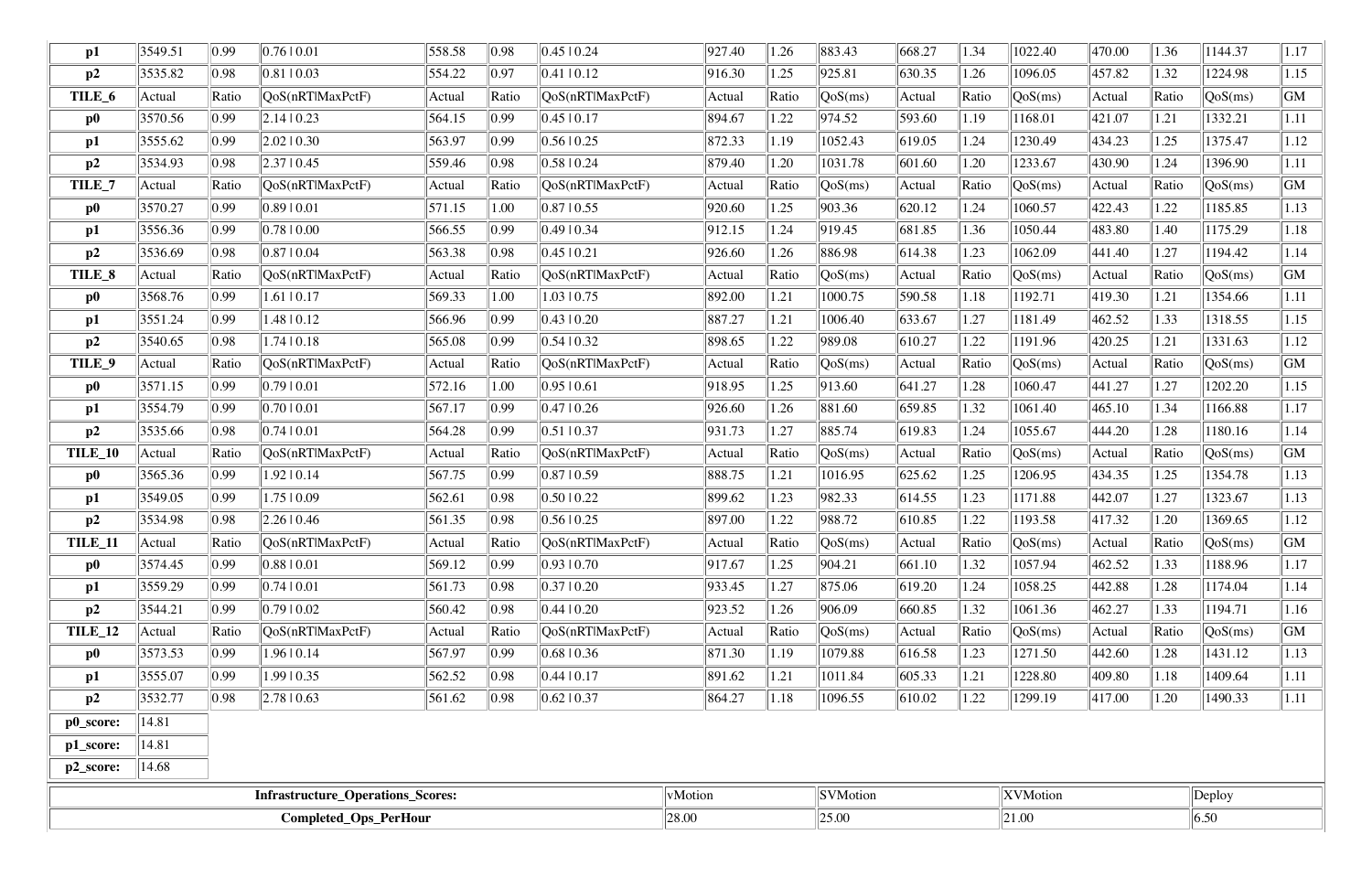| Avg_Seconds_To_Complete                 | 5.87                                                               | 92.67              | 107.71     |  | $\ 525.92\ $      |
|-----------------------------------------|--------------------------------------------------------------------|--------------------|------------|--|-------------------|
| <b>Failures</b>                         | $0.0^\parallel$                                                    | 0.00               | $\ 0.00\ $ |  | 0.00              |
| Ratio                                   | 1.08                                                               | 1.39               | 1.17       |  | $\vert\vert 0.81$ |
| Number_Of_Threads                       |                                                                    |                    |            |  |                   |
| <b>Summary</b>                          | $\left\vert \text{Run}\_{\text{Is}\_{\text{Compliant}}\right\vert$ | Turbo_Setting:0    |            |  |                   |
|                                         | Number_Of_Compliance_Issues(0)*                                    | $Median_Phase(p0)$ |            |  |                   |
| Unreviewed_VMmark3_Applications_Score   | 14.81                                                              |                    |            |  |                   |
| Unreviewed_VMmark3_Infrastructure_Score | 1.09                                                               |                    |            |  |                   |
| Unreviewed_VMmark3_Score                | 12.06                                                              |                    |            |  |                   |

# **Configuration**

|                                                                                                                         | <b>Virtualization Software</b>                            |
|-------------------------------------------------------------------------------------------------------------------------|-----------------------------------------------------------|
| Hypervisor Vendor,<br>Product, Version, and Build /<br>Availability Date (MM-DD-<br>YYYY)                               | VMware ESXi 7.0 U2a, Build 17867351 / 04-29-2021          |
| Datacenter Management<br>Software Vendor,<br>Product, Version, and Build /<br>Availability Date (MM-DD-<br>YYYY)        | VMware vCenter Server 7.0 U1c Build 17327586 / 12-17-2020 |
| Supplemental Software                                                                                                   | None                                                      |
|                                                                                                                         | <b>Servers</b>                                            |
| Number of Servers in System<br><b>Under Test</b><br>$\alpha$  (all subsequent fields in this<br>section are per server) |                                                           |
| Server Manufacturer and Model                                                                                           | Dell EMC PowerEdge R7515                                  |
| Processor Vendor and Model                                                                                              | AMD EPYC 7773X                                            |
| Processor Speed (GHz) / Turbo<br>Boost Speed (GHz)                                                                      | 2.2/3.5                                                   |
| Total Sockets/Total Cores/Total<br>Threads                                                                              | Sockets / 64 Cores / 128 Threads                          |
| Primary CPU Cache                                                                                                       | $32$ KB (I) + 32 KB (D) on chip per core                  |
| Secondary CPU Cache                                                                                                     | $512$ KB (I+D) on chip per core                           |
| Other CPU Cache                                                                                                         | 768 MB (I+D) on chip per chip, 96 MB shared / 8 cores     |
| <b>BIOS</b> Version                                                                                                     | 2.5.5                                                     |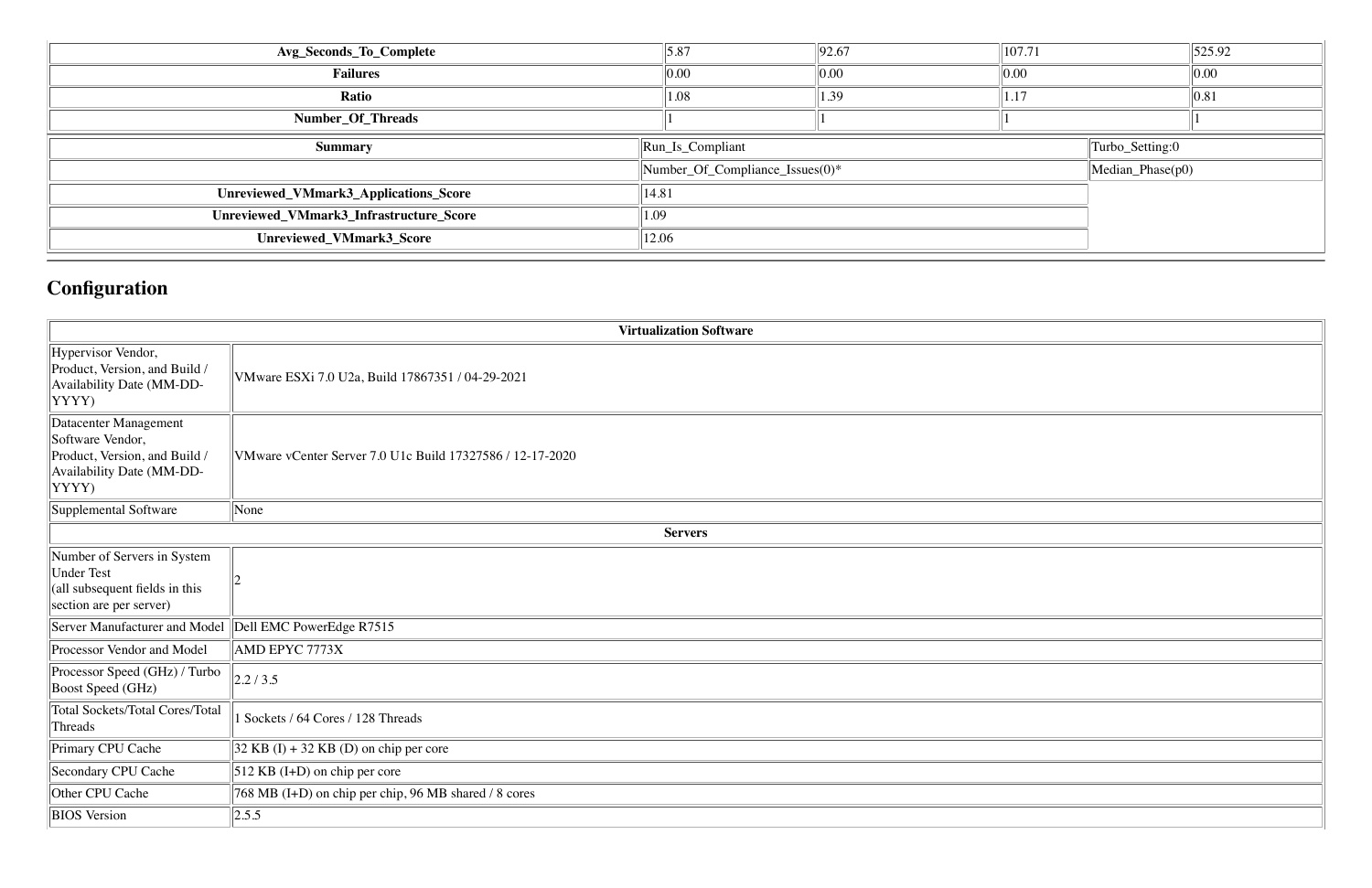|                                                          | <b>Datacenter Management Server</b>                                |
|----------------------------------------------------------|--------------------------------------------------------------------|
| <b>Storage Configuration Summary</b>                     | • 1x 50TB LUN for VMs, Deploy Source and Infrastructure Operations |
| Storage Vendors, Models, and<br><b>Firmware Versions</b> | Dell EMC PowerMax 8000                                             |
| <b>Storage Category</b>                                  | FC SAN                                                             |
|                                                          | <b>Primary Storage</b>                                             |
| Network Speed                                            | 1 x 100Gbps for vMotion Traffic<br>1 x 100Gbps for VM traffic      |
| Network Switch Vendors and<br>Models                     | 1x Dell EMC PowerSwitch Z9100-ON 100GbE Switch                     |
| $\vert$ (MM-DD-YYYY)                                     | <b>Network</b>                                                     |
| Software Availability Date                               | $ 04-29-2021$                                                      |
| <b>BIOS</b> Availability Date (MM-<br>$ DD-YYYY$         | 10-07-2021                                                         |
| Hardware Availability Date<br>$(MM-DD-YYYY)$             | $ 03-21-2022 $                                                     |
| Other Software                                           | None                                                               |
| Other Hardware                                           | None                                                               |
| Network Controller Vendors and<br>Models                 | 2x Mellanox ConnectX-5 Ex 100 GbE Dual-port                        |
| Number of Network Controllers $\ 2\ $                    |                                                                    |
| Host Bus Adapter Vendors and<br>Models                   | QLogic QLE2692                                                     |
| Number of Host Bus Adapters                              |                                                                    |
| Disk Vendors, Models,<br>Capacities, and Speeds          | Dell, MTFDDAK480TDN, 480GB SSD                                     |
| <b>Total Number of Physical Disks</b><br>for Hypervisor  |                                                                    |
| Disk Controller Vendors and<br>Models                    | Dell HBA330 Mini(Embedded)                                         |
| Number of Disk Controllers                               |                                                                    |
| Disk Subsystem Type                                      | <b>FC SAN</b>                                                      |
| Memory Type and Speed                                    | 64 GB 2Rx4 DDR4-3200                                               |
| Memory Size (in GB, Number<br>of DIMMs)                  | 1024,16                                                            |
|                                                          |                                                                    |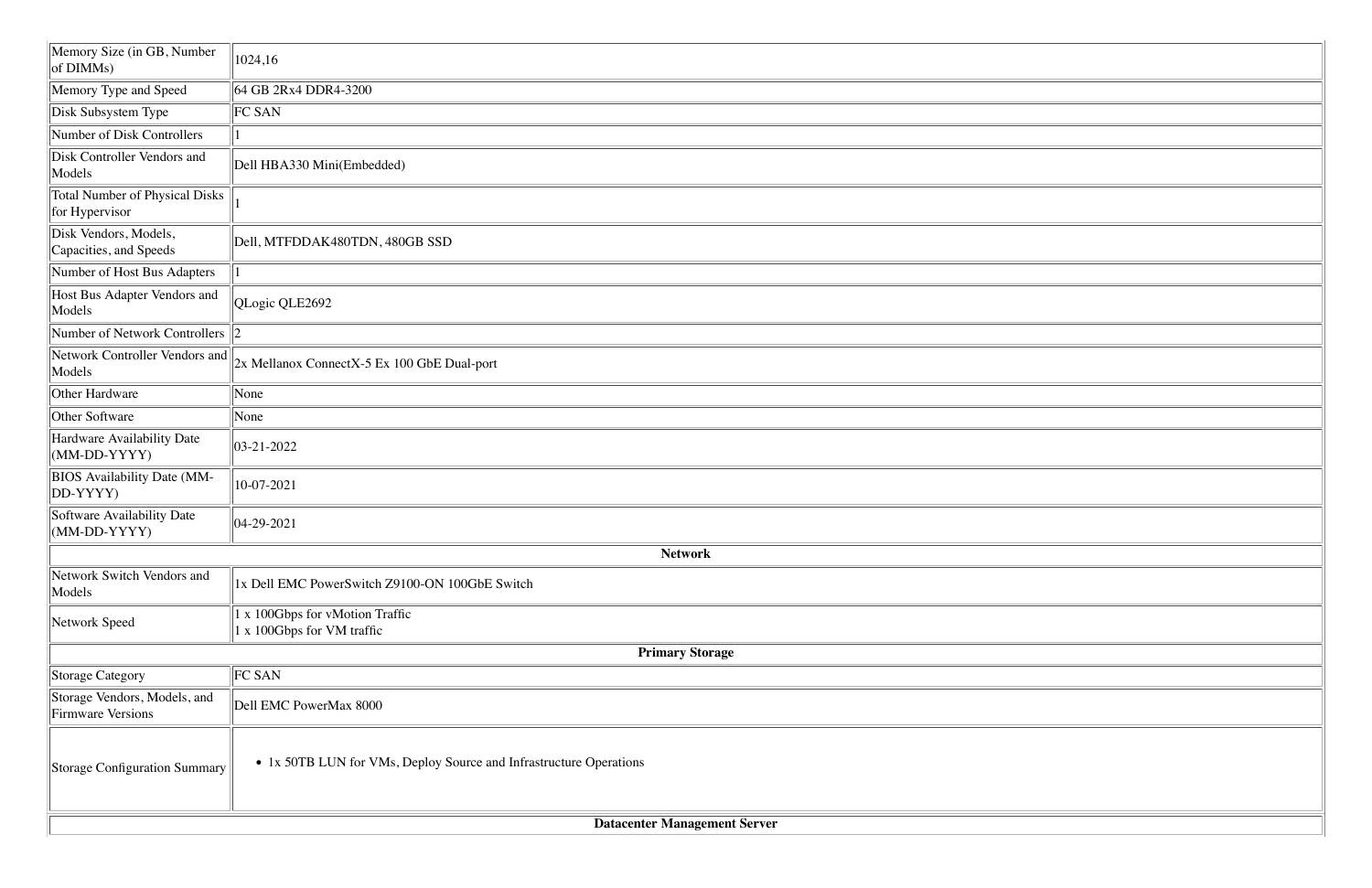| System Model                                                                     | Dell EMC PowerEdge R7525                                                                                             |  |  |  |  |  |  |
|----------------------------------------------------------------------------------|----------------------------------------------------------------------------------------------------------------------|--|--|--|--|--|--|
| Processor Vendor and Model                                                       | AMD EPYC 7763                                                                                                        |  |  |  |  |  |  |
| Processor Speed (GHz)                                                            | 2.45/3.50                                                                                                            |  |  |  |  |  |  |
| <b>Total Sockets/Total Cores/Total</b><br>Threads                                | 2 Sockets/ 128 Cores/ 256 Threads                                                                                    |  |  |  |  |  |  |
| Memory Size (in GB, Number<br>of DIMMs)                                          | 2048, 32                                                                                                             |  |  |  |  |  |  |
| Network Controller(s) Vendors<br>and Models                                      | 2 x Mellanox ConnectX-5 Ex 100 GbE Dual-port                                                                         |  |  |  |  |  |  |
| Virtual Center VM Operating<br>System, Version, Bitness, and<br>Service Pack     | VMware ESXi 7.0 U2a, Build 17867351                                                                                  |  |  |  |  |  |  |
| Virtual Center VM Number of<br>vCPUs                                             |                                                                                                                      |  |  |  |  |  |  |
| Virtual Center VM Virtual<br>Memory (in GB)                                      | 19                                                                                                                   |  |  |  |  |  |  |
| Virtual Center VM Operating<br>System, Version, Bitness, and<br>Service Pack     | VMware vCenter Server 7.0 U1c Build 17327586                                                                         |  |  |  |  |  |  |
| Other Hardware                                                                   | None                                                                                                                 |  |  |  |  |  |  |
| Other Software                                                                   | None                                                                                                                 |  |  |  |  |  |  |
|                                                                                  | <b>Clients</b>                                                                                                       |  |  |  |  |  |  |
| <b>Total Number of Virtual</b><br>Clients / Virtual Client                       | 14/2                                                                                                                 |  |  |  |  |  |  |
| Hosts                                                                            |                                                                                                                      |  |  |  |  |  |  |
| System Model(s)                                                                  | $2x$ Dell EMC PowerEdge R7525                                                                                        |  |  |  |  |  |  |
|                                                                                  | Client-Host1: AMD EPYC 7763<br>Client-Host2: AMD EPYC 7763                                                           |  |  |  |  |  |  |
| Processor Vendor(s) and<br>Model(s)<br>Processor Speed(s) (GHz)                  | Client-Host1: 2.45 GHz<br>Client-Host2: 2.45 GHz                                                                     |  |  |  |  |  |  |
| <b>Total Sockets/Total</b><br><b>Cores/Total Threads</b>                         | Client-Host1: 2 Sockets / 128 Cores / 256 Threads<br>Client-Host2: 2 Sockets / 128 Cores / 256 Threads               |  |  |  |  |  |  |
|                                                                                  | Client-Host1: 2048 GB<br>Client-Host2: 2048 GB                                                                       |  |  |  |  |  |  |
| Memory per Virtual Client<br>Host<br>Network Controller(s)<br>Vendors and Models | Client-Host1:1x Mellanox ConnectX-5 Ex 100 GbE Dual-port<br>Client-Host2:1x Mellanox ConnectX-5 Ex 100 GbE Dual-port |  |  |  |  |  |  |
| Virtual Client Networking<br><b>Notes</b>                                        | vSwitch0 on vmnic2 for VMs and Management (100Gbps)<br>vSwitch2 on vmnic3 for vMotion (100Gbps)                      |  |  |  |  |  |  |
| Virtual Client Storage<br><b>Notes</b>                                           | All Virtual Clients storage on PowerMax 8000 FC SAN storage and used the same FC storage LUNs as SUT hosts           |  |  |  |  |  |  |
| Other Hardware                                                                   | None                                                                                                                 |  |  |  |  |  |  |
| <b>Other Software</b>                                                            | All client hosts used VMware ESXi 7.0 U2a Build 17867351 for operating system                                        |  |  |  |  |  |  |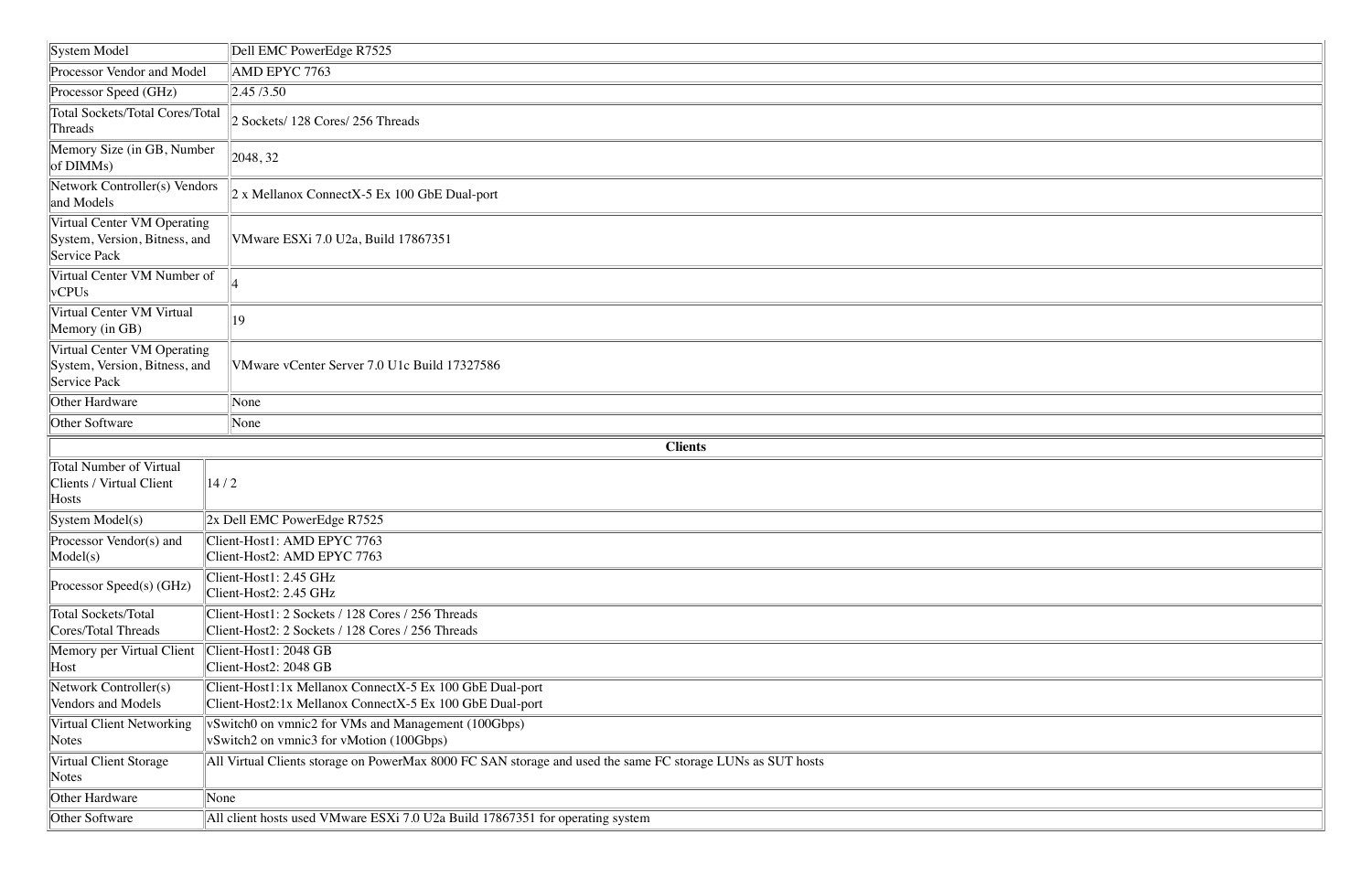| <b>Security Mitigations</b> |            |                     |                                  |                        |                |                 |  |  |  |
|-----------------------------|------------|---------------------|----------------------------------|------------------------|----------------|-----------------|--|--|--|
| <b>Vulnerability</b>        | <b>CVE</b> | <b>Exploit Name</b> | <b>Public Vulnerability Name</b> | <b>Mitigated</b>       |                |                 |  |  |  |
|                             |            |                     |                                  | <b>Server Firmware</b> | <b>ESXi</b>    | <b>Guest OS</b> |  |  |  |
| Spectre                     | 2017-5753  | Variant 1           | Bounds Check Bypass              | N/A                    | Not Vulnerable | Not Vulnerable  |  |  |  |
| Spectre                     | 2017-5715  | Variant 2           | <b>Branch Target Injection</b>   | Not Vulnerable         | Not Vulnerable | Not Vulnerable  |  |  |  |
| Meltdown                    | 2017-5754  | Variant 3           | Rogue Data Cache Load            | N/A                    | Not Vulnerable | Not Vulnerable  |  |  |  |
| $ Spectre-NG $              | 2018-3640  | Variant 3a          | Rogue System Register Read       | Not Vulnerable         | N/A            | N/A             |  |  |  |
| $Spectre-NG$                | 2018-3639  | Variant 4           | Speculative Store Bypass         | N/A                    | Not Vulnerable | Not Vulnerable  |  |  |  |
| Foreshadow                  | 2018-3615  | Variant 5           | 1 Terminal Fault - SGX           | N/A                    | N/A            | N/A             |  |  |  |
| Foreshadow-NG               | 2018-3620  | Variant 5           | 1 Terminal Fault - OS            | N/A                    | N/A            | Not Vulnerable  |  |  |  |
| Foreshadow-NG               | 2018-3646  | Variant 5           | 1 Terminal Fault - VMM           | N/A                    | Not Vulnerable | N/A             |  |  |  |

### **Notes for Workload**

Template deployed with disk type: Thick Eager

#### **Virtualization Software Notes**

- vSphere DRS Migration Threshold level set to 1
- !"Logical CPU configuration changed for all multi-CPU VMs except for PrimeClient to 1 socket with multiple cores (default: Single core per socket)
- Logging disabled for all VMs except for the template VMs (default: Enabled)
- !"CPU and Memory shares set to high for all DS3DB, ElasticDB, and ElasticLB VMs (default: Normal)
- CDROM removed from all VMs except for PrimeClient, and template VMs (default: Present)
- All memory reserved for DS3DB VMs (default: Non-reserved)
- sched.mem.pin set to TRUE for all DS3DB VMs (default: FALSE)
- sched.mem.lpage.enable1GPage set to TRUE for all DS3DB VMs (default: FALSE)
- CPU shares set to Low for all Standby VMs (default: Normal)
- Third virtual disk removed from DS3DB0 before cloning DS3DB VMs for other tiles

#### **Advanced Settings**

- /adv/Cpu/HTWholeCoreThreshold=0 (default:800)
- /adv/Numa/LocalityWeightActionAffinity=0 (default:130)
- /adv/Mem/ShareScanGHz=0 (default:4)
- /adv/UserVars/SuppressShellWarning=1 (default:0)
- /adv/UserVars/HostClientCEIPOptIn=1 (default:0)

#### **Server Notes**

#### **Server BIOS Settings**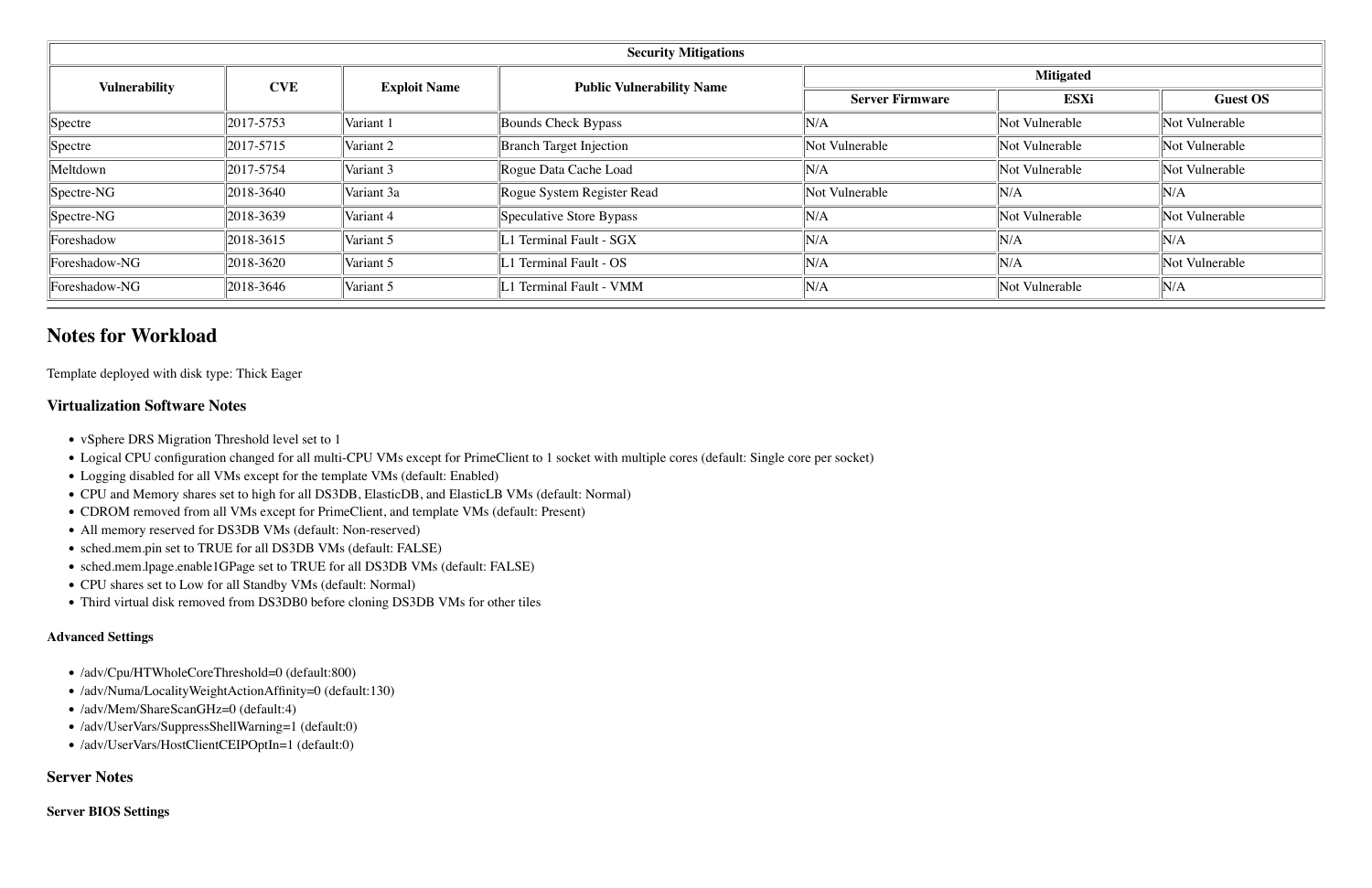- L2 Stream HW Prefetcher disabled (default: Enabled)
- L2 Up Down Prefetcher disabled (default: Enabled)

#### **Networking Notes**

- vSwitch0 on vmnic2 for Management and VMs (100Gbps)
	- $\circ$  vSwitch0 and vmnic2 MTU set to 9000 (default:1500)
- vSwitch3 on vmnic5 for vMotion (100Gbps)
	- $\circ$  vSwitch3 and vmnic5 MTU set to 9000 (default:1500)

#### **Storage Notes**

Host OS installed on 2x900GB(RAID1)WD SSDs Dell EMC PowerMax 8000

- Number of Directors:2
- Dell EMC PowerMax OS 5978.479.479
- 1x 50TB LUN used for VMmark (for VMs, Deploy, Storage vMotion and XVmotion)
- Round Robin IOPS limit set to 16 (default:1000)

- Client-Host1: Client1, Client4, Client5, Client7, Client9, Client11, Client12, VMware vCenter Server
- !"Client-Host2: Client0, Client2, Client3, Client6, Client8, Client10, PrimeClient

### **Datacenter Management Server Notes**

None

### **Operating System Notes**

SUT hosts used Dell customized ESXi 7.0 U2 ISO (VMware-VMvisor-Installer-7.0.0.update02-17867351.x86\_64-DellEMC\_customized-A04.iso) for OS installation.

#### **Software Notes**

None

#### **Client Notes**

The Client VMs were distributed across the client hosts as follows:

#### **Client host advanced settings:**

- /adv/UserVars/HostClientCEIPOptIn = 1(default:0)
- $\bullet$  /adv/UserVars/SuppressShellWarning = 1(default:0)

#### **Client host vSwitch settings:**

- vSwitch0 on vmnic2 for VMs and Management (100Gbps)
	- $\circ$  vSwitch0 and vmnic2 MTU set to 9000 (default:1500)